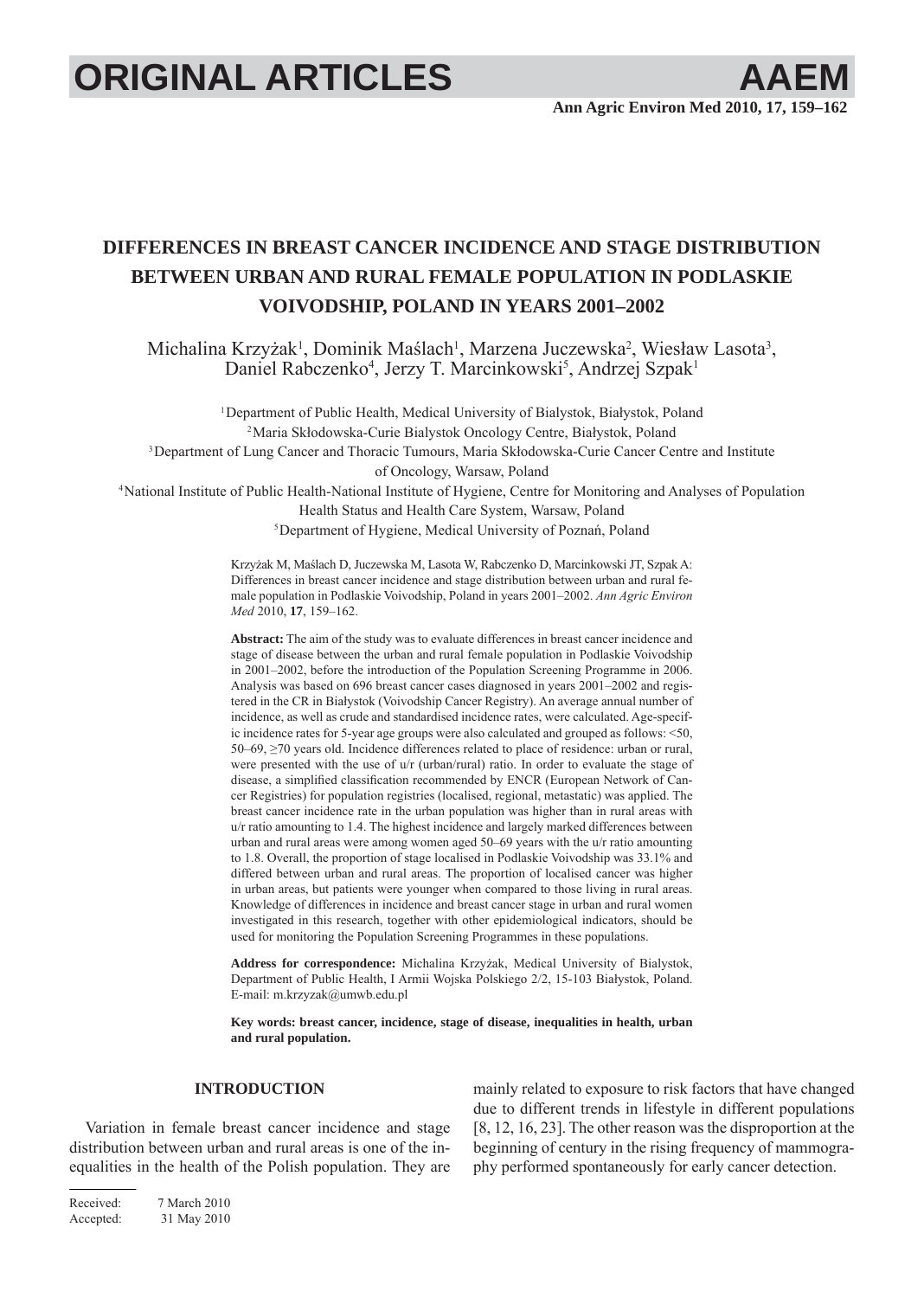The early period of implementation of organised population screening programme normally leads to an increase in breast cancer incidence due to the detection of symptomless and prevalent cases, and shifts the stage distribution toward the early diagnosis and younger age of the patients [6]. As could be expected from experiences in other countries, since the screening has become well-established, the 'wave' in rising incidence caused by prevalent cases will disappear and the preceding trend in incidence will continue. A visible benefit of effective screening would be a substantial rise in the proportion of early cases, followed by a marked decrease in mortality trends [3].

Such a health effect generated by population screening can be evaluated only if based on high quality population Cancer Registry (CR) data. The majority of European CRs collect basic information on incidence only. Collecting information about the stage of disease is optional, therefore data are usually incomplete and insufficient for the evaluation of screening effectiveness [13]. For that reason, a specific approach to data collection is necessary.

It is expected that the Population Screening Programme in Podlaskie Voivodship implemented in 2006 within the frame of the National Cancer Control Programme [20], will soon bring expected advantageous health effects.

In 2001–2002, there were approximately 1,208,600 inhabitants in Podlaskie Voivodship, including 617,399 women, which amounts to about 51%. More women lived in urban – 371,270 (60.1%) than in rural areas – 246,128 (39.9%) [18].

The aim of the study was to analyse the differences in breast cancer incidence among urban and rural women, including their age and stage distribution before the Population Screening Programme was implemented in the region.

The usefulness of this study is the concept for providing basic information to allow for further health effects monitored by the Programme.

#### **MATERIALS AND METHODS**

The analysis was based on 696 women diagnosed with breast cancer during 2001–2002 and registered in the CR in Białystok. Cases were coded according to the International Classification of Disease (ICD-10) [7]. Place of residence (urban – rural) was determined on the basis of the address of patients obtained from the National Official Register of Territorial Division of the Country – TERYT. Urban population was defined if urban official municipal rights were granted. In Podlaskie Voivodship there are 39 towns [19].

Age of patients was calculated on the basis of the CR data. Incomplete data on stage were provided or verified on the basis of patients' medical records from the hospitals where they were treated.

An annual number of new cancer cases was calculated alltogether and separately for urban and rural populations. Incidence rates: crude, age-specific and standardised, according to the world population, were also calculated and expressed per 100,000 persons at risk with the application of methodology recommended by the IARC (International Agency for Research on Cancer) [4].

Incidence differences related to place of residence were presented with the use of u/r ratio.

In order to evaluate the differences in stage distribution, a simplified classification recommended by the ENCR for population registries (localised, regional, metastatic) was used [5, 22].

Stage distribution was presented according to age groups:  $\leq 50$ ,  $50-69$ ,  $\geq 70$  years old, and place of residence: urban – rural.

Data collection and analysis was in compliance with The Personal Data Protection Act of 29 August 1997 (Journal of Laws, No. 133, item 883, as amended) as well as with the regulations and procedures of the National Cancer Registry.

#### **RESULTS**

Patients characteristics are summarised in Table 1. In years 2001–2002 there were 696 new breast cancer cases in Podlaskie Voivodship registered in the CR in Białystok. The crude rate was  $56.4/10^5$  and standardised  $38.9/10^5$ . Breast cancer diagnosis was microscopically confirmed in 91.5% of cases. The majority, that is 473 (68%) of breast cancer patients, live in urban, and the rest, 223 (32%), in rural areas. Overall, half of the women were in the age group 50–69 years old. Stage data completeness reached 93.1%. Stage distribution was as follows: localised 31.3%, regional 49.9% and metastatic 11.9%.

**Table 1.** Breast cancer patients characteristic.

|                               | No. of women | $\frac{0}{0}$ |
|-------------------------------|--------------|---------------|
| All cases                     | 696          | 100.0         |
| <b>Incidence</b> <sup>a</sup> |              |               |
| crude                         | 56.4         |               |
| standardised                  | 38.9         |               |
| Age                           |              |               |
| $<$ 50                        | 195          | 28.0          |
| $50 - 69$                     | 349          | 50.2          |
| $\geq 70$                     | 152          | 21.8          |
| <b>Stage</b>                  |              |               |
| local                         | 218          | 31.3          |
| regional                      | 347          | 49.9          |
| metastatic                    | 83           | 11.9          |
| unknown                       | 48           | 6.9           |
| <b>Place of living</b>        |              |               |
| urban                         | 473          | 68.0          |
| rural                         | 223          | 32.0          |
| Microscopic verification      |              |               |
| verified                      | 637          | 91.5          |
| non-verified                  | 59           | 8.5           |
| 105                           |              |               |

 $a$  rate per  $10<sup>5</sup>$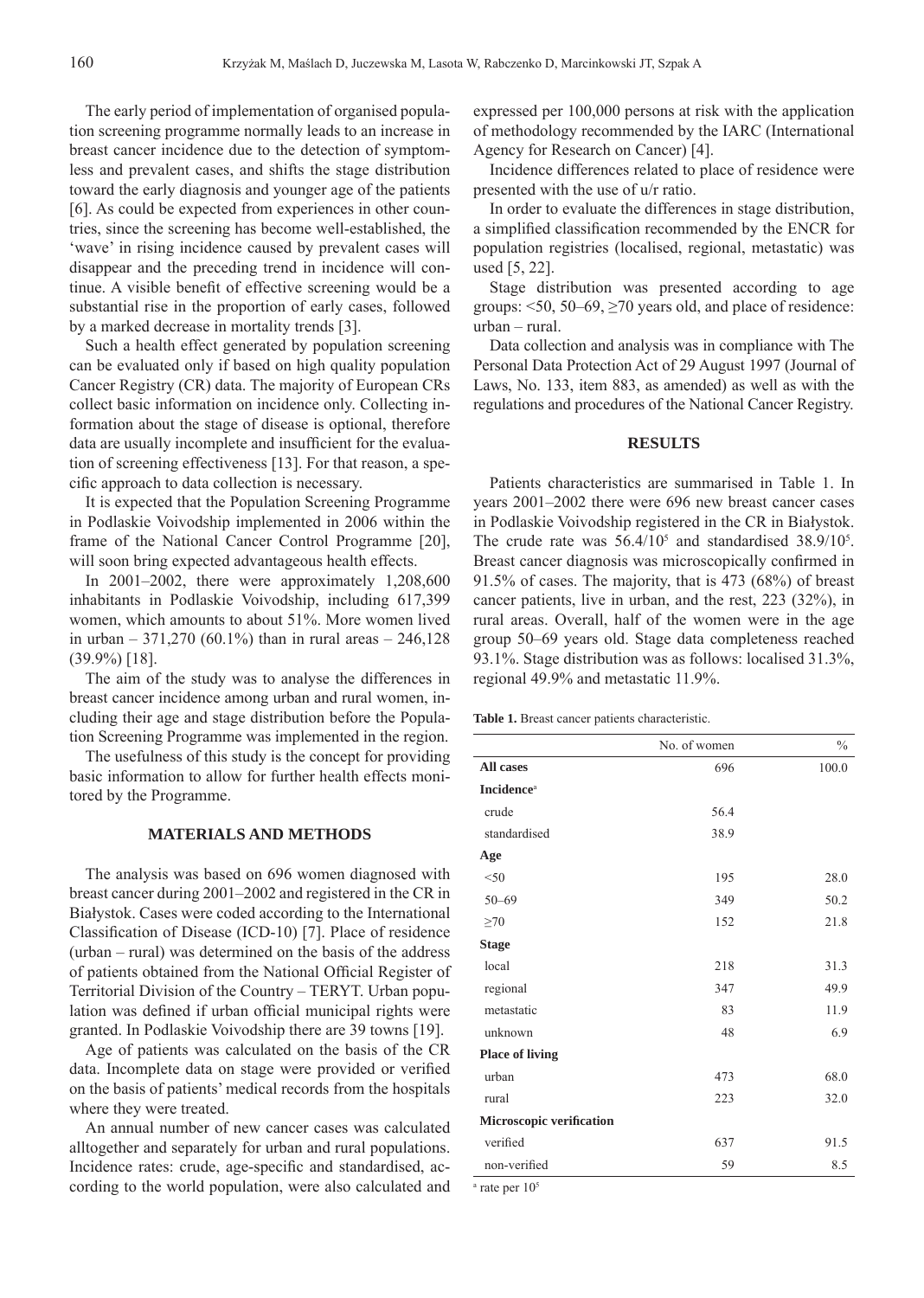Table 2. Breast cancer incidence<sup>a</sup> by place of living.

|              | urban | rural | $u/r$ ratio <sup>b</sup> |
|--------------|-------|-------|--------------------------|
| <b>Total</b> |       |       |                          |
| crude        | 63.7  | 45.3  | 1.4                      |
| standardised | 47.0  | 30.8  | nc <sup>c</sup>          |
| Age-specific |       |       |                          |
| < 50         | 26.4  | 17.4  | 1.5                      |
| $50 - 69$    | 173.2 | 97.3  | 1.8                      |
| >70          | 126.1 | 87.2  | 1.4                      |

<sup>a</sup> rate per 10<sup>5</sup>, <sup>b</sup> urban/rural ratio, <sup>c</sup> not calculated

**Table 3.** Stage distribution in urban and rural areas.

|                  | urban        |               | rural        |               |
|------------------|--------------|---------------|--------------|---------------|
|                  | No. of women | $\frac{0}{0}$ | No. of women | $\frac{0}{0}$ |
| <b>Stage</b>     |              |               |              |               |
| local            | 159          | 35.5          | 59           | 29.5          |
| regional         | 243          | 52.4          | 104          | 52.0          |
| metastatic       | 46           | 10.3          | 37           | 18.5          |
| all <sup>a</sup> | 448          | 100.0         | 200          | 100.0         |

a all women with known stage of disease at diagnosis

**Table 4.** Age distribution in urban and rural areas.

|           | urban        |               | rural        |               |
|-----------|--------------|---------------|--------------|---------------|
|           | No. of women | $\frac{0}{0}$ | No. of women | $\frac{0}{0}$ |
| Age       |              |               |              |               |
| < 50      | 141          | 29.8          | 54           | 24.2          |
| $50 - 69$ | 250          | 52.9          | 99           | 44.4          |
| $\geq 70$ | 82           | 17.3          | 70           | 31.4          |
| all cases | 473          | 100.0         | 223          | 100.0         |

As it can be seen in Table 2, incidence rates were markedly higher in urban than in rural areas, and amounted respectively to: urban  $-47.0/10^5$  (crude 63.7/10<sup>5</sup>), rural 30.8/105 (crude 45.3/105 ); u/r ratio was 1.4.

The largest differences between urban and rural areas could be observed in the age group 50–69, which is reflected by the u/r ratio which amounted to 1.8.

Differences between urban and rural areas can also be seen if the stage is considered. The proportion of localised stage was 35.5% in urban and 29.5% in rural women (Tab. 3). Even more than half of the women were diagnosed in regional stage at disease in both urban and rural areas (52.4% *vs* 52.0%).

Women in the 50–69 age group constituted the majority in both populations, and the proportion was 52.9% in urban and 44.4% rural areas. As Table 4 shows, urban female patients were younger.

The percentage of women below the age of 70 was higher in urban areas than in rural ones, and respectively amounted to 29.8% *vs* 24.2%. In contrast, the percentage

of older women, 70 years old and above, was almost twice as high in urban  $(31.4\%)$  than in rural areas  $(17.3\%)$ .

#### **DISCUSSION**

Breast cancer risk is strongly related to the life style determined by socio-economic status [9, 14], therefore it could be considered as one of the health inequalities. These phenomena can be very well observed across Europe [2, 15]. Therefore, estimated standardised incidence rates vary from below  $40/10^5$  in Belarus and the Russian Federation, to above  $90/10<sup>5</sup>$  in Belgium and France, and above  $100/10<sup>5</sup>$ in the US [4]. Poland, with the incidence  $44.2/10^5$  in 2006, belongs to the countries of relatively low breast cancer risk, while a considerable variation between Polish regions exists, reaching even  $54.8/10^5$  in Warsaw-city [21]. The highest incidence in the regions is associated with density of urbanisation and better socio-economic status.

Podlaskie Voivodship with an incidence of  $38.9/10^5$  is characterised in Poland by rather low breast cancer risk.

Poland has a long tradition of cancer registration, which started in the early 50s within the framework of the second National Cancer Programme in Poland [11]. Besides the others, monitoring of cancer trends in so-called Selected Areas was one of the aims of the Programme. Well-known studies were conducted from 1963–1996 in the cities of Warsaw and Krakow and their former typically rural surrounding areas [10, 24]. The study conducted in Warsaw region provided the data on trend in u/r ratio which during that time decreased from 2.4 to 1.7 in 1995. The results of the study showed that differences were slowly disappearing at that period of time, mainly due to the incidence risk increasing faster in rural than in urban areas. More recent studies conducted at the turn of the twentieth century in Krakow region and Lower Silesia resulted in such values, respectively 1.6 and 1.4  $[1, 17]$ .

The u/r ratio equal to 1.4 calculated in Podlaskie Voivodship a little later was not very different from the above findings, suggesting that the trends are similar.

In Podlaskie Voivodship, the differentiation in the oldest age group  $\geq$ 70 still remained smaller if compared to the younger one, which may suggest that those women were less affected by the change of risk factors related to the lifestyle. This effect is even more visible when age group distribution in urban and rural areas is considered. On the contrary, the u/r ratio and age distribution suggest more risk increasing faster in younger women in towns.

The proportion of locally advanced cancer in Podlaskie Voivodship was low and amounted to 31.3%. The proportion was considerably higher in urban population, which may suggest a higher awareness of cancer and better access to mammography, leading to earlier diagnosis.

As mentioned in Introduction, the Population Screening Programme was implemented in Podlaskie Voivodship, therefore an increase in incidence, and obvious shifting to the early stages of breast cancer and younger population,